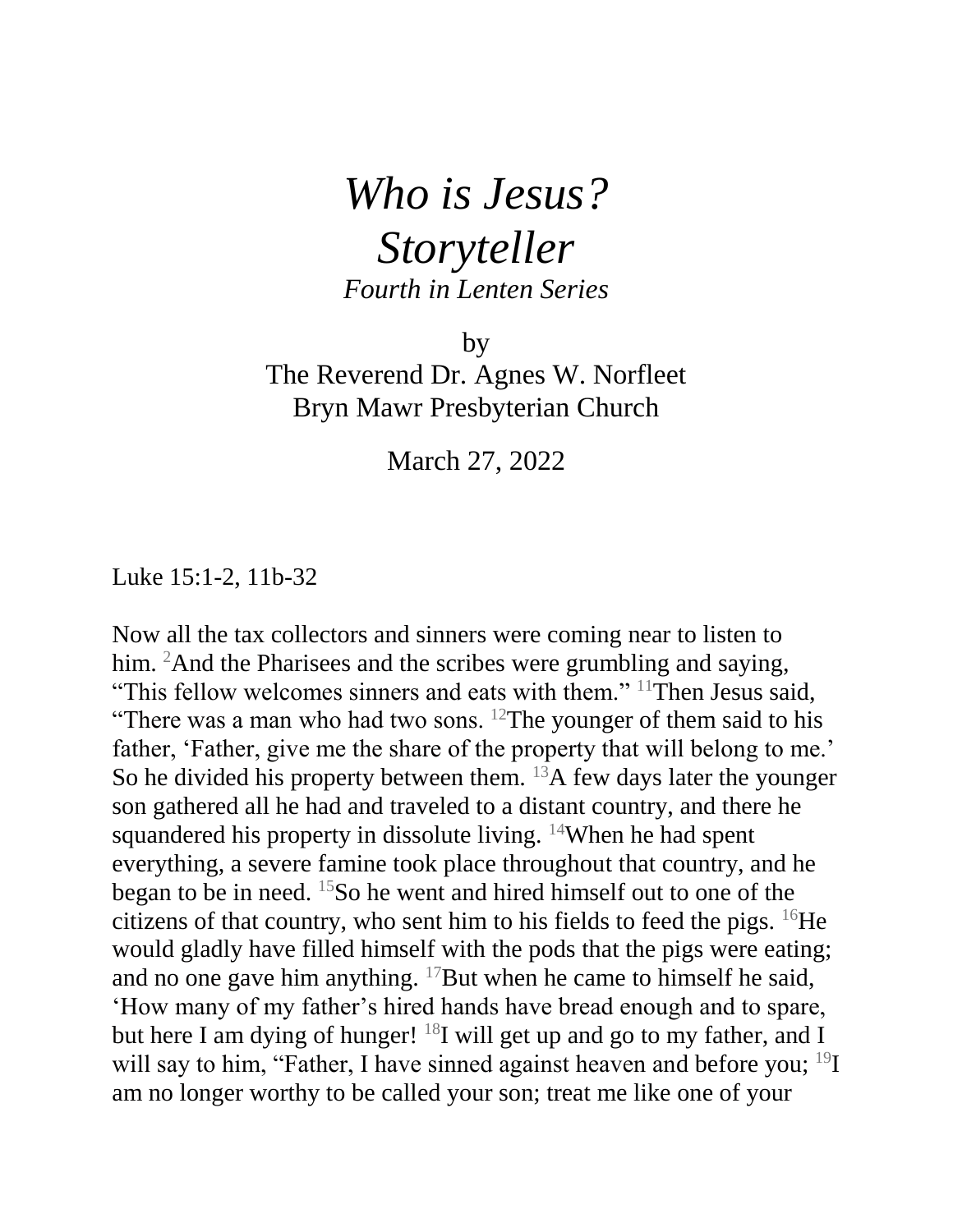hired hands."<sup>20</sup>So he set off and went to his father. But while he was still far off, his father saw him and was filled with compassion; he ran and put his arms around him and kissed him. <sup>21</sup>Then the son said to him, 'Father, I have sinned against heaven and before you; I am no longer worthy to be called your son.' <sup>22</sup>But the father said to his slaves, 'Quickly, bring out a robe—the best one—and put it on him; put a ring on his finger and sandals on his feet. <sup>23</sup>And get the fatted calf and kill it, and let us eat and celebrate;  $^{24}$  for this son of mine was dead and is alive again; he was lost and is found!' And they began to celebrate. <sup>25"</sup>Now his elder son was in the field; and when he came and approached the house, he heard music and dancing. <sup>26</sup>He called one of the slaves and asked what was going on. <sup>27</sup>He replied, 'Your brother has come, and your father has killed the fatted calf, because he has got him back safe and sound.' <sup>28</sup>Then he became angry and refused to go in. His father came out and began to plead with him. <sup>29</sup>But he answered his father, 'Listen! For all these years I have been working like a slave for you, and I have never disobeyed your command; yet you have never given me even a young goat so that I might celebrate with my friends.  $30$ But when this son of yours came back, who has devoured your property with prostitutes, you killed the fatted calf for him!' <sup>31</sup>Then the father said to him, 'Son, you are always with me, and all that is mine is yours.  $32$ But we had to celebrate and rejoice, because this brother of yours was dead and has come to life; he was lost and has been found.'"

## Psalm 32

<sup>1</sup>Happy are those whose transgression is forgiven, whose sin is covered. <sup>2</sup>Happy are those to whom the LORD imputes no iniquity, and in whose spirit there is no deceit.

<sup>3</sup>While I kept silence, my body wasted away through my groaning all day long.

<sup>4</sup>For day and night your hand was heavy upon me; my strength was dried up as by the heat of summer.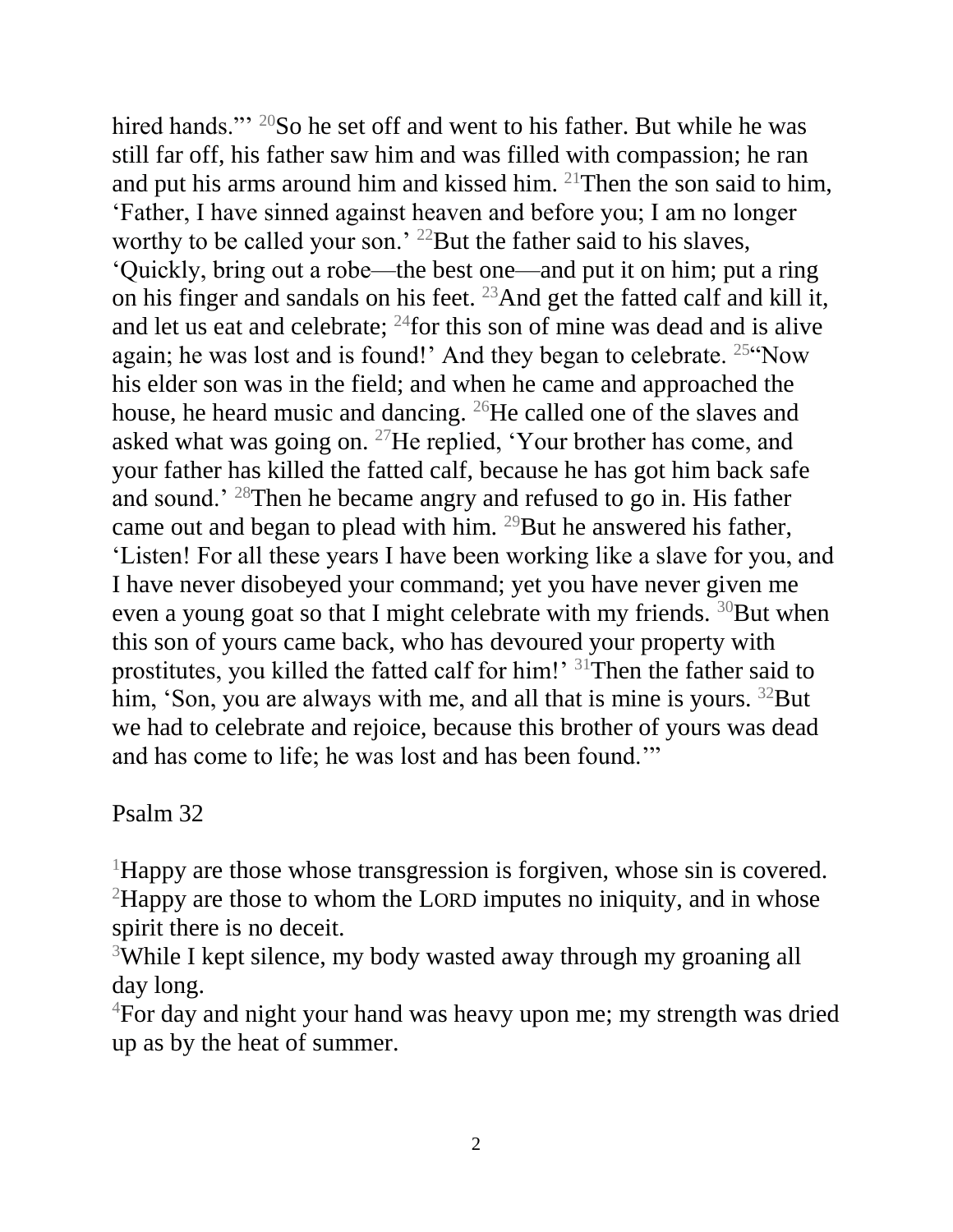$5$ Then I acknowledged my sin to you, and I did not hide my iniquity; I said, "I will confess my transgressions to the LORD," and you forgave the guilt of my sin.

<sup>6</sup>Therefore let all who are faithful offer prayer to you; at a time of distress, the rush of mighty waters shall not reach them.

 $\gamma$ You are a hiding place for me; you preserve me from trouble; you surround me with glad cries of deliverance.

8 I will instruct you and teach you the way you should go; I will counsel you with my eye upon you.

<sup>9</sup>Do not be like a horse or a mule, without understanding, whose temper must be curbed with bit and bridle, else it will not stay near you.

 $10$ Many are the torments of the wicked, but steadfast love surrounds those who trust in the LORD.

 $11$ Be glad in the LORD and rejoice, O righteous, and shout for joy, all you upright in heart.

The Psalm for today begins: *Happy are those whose transgression is forgiven, whose sin is covered. Happy are those to whom the Lord imputes no iniquity…* That's pretty much how the story of the Prodigal Son ends up – Happy! Perhaps better named the Parable of the Father and Two Lost Sons. Under either title, it ends on a happy note. Happy sounds of the band warming up in the background, the festive smells of the fatted calf wafting through the air, the scurry of preparations for the village neighbors and friends to arrive for a feast. Happy, we presume, is the runaway son who comes home to an unexpected welcome; the Father's grief and anguish turned to joy. We are not sure how happy the older brother is at the end – the one who also lost himself for a while in his own self-righteousness and jealousy. We are left to imagine how the story goes for him, a change of heart perhaps after his father loves on him with the gracious reminder that the Son he forgave is also his brother; a joyful family reunion is at hand.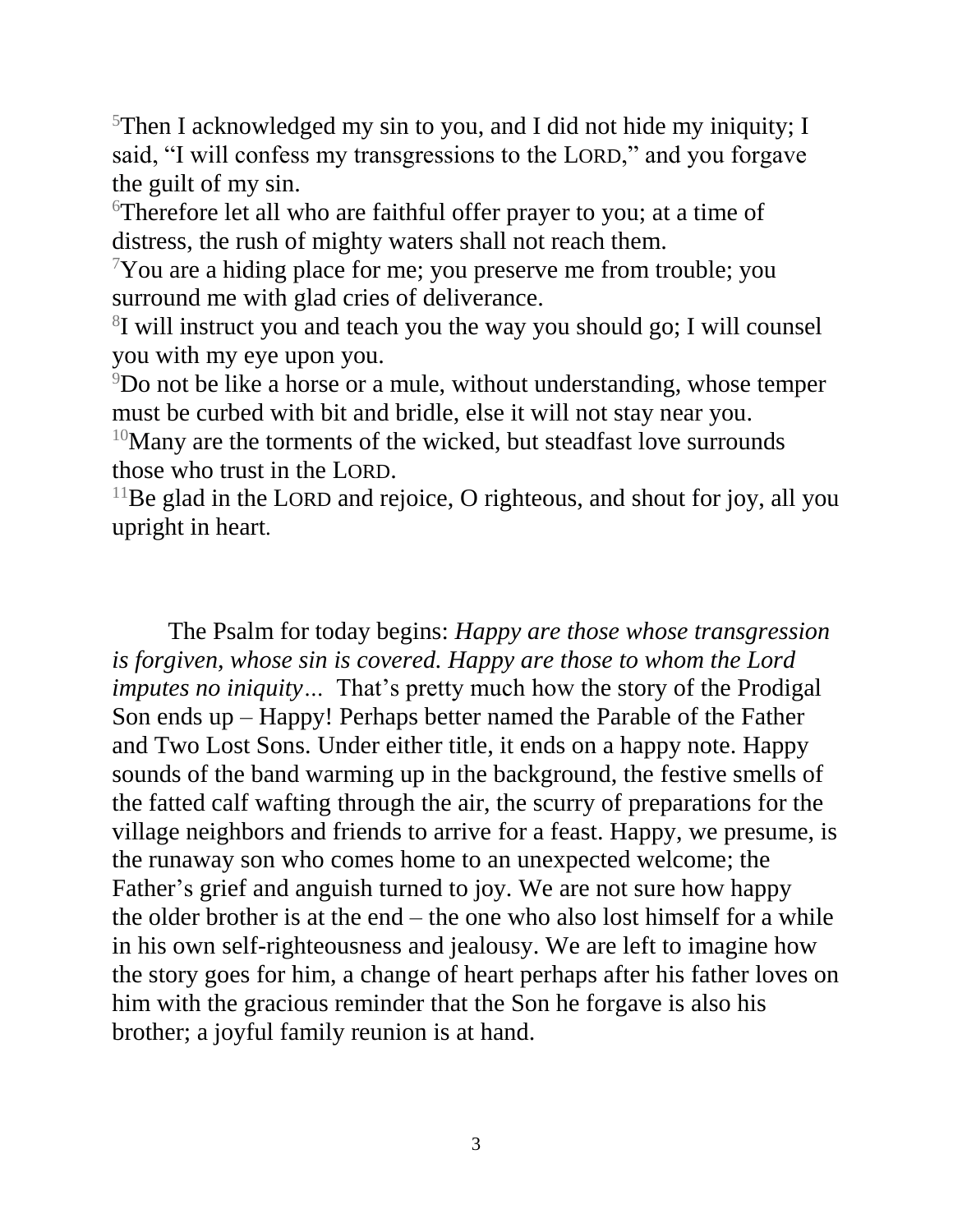The Psalmist says: *Happy are those whose transgression is forgiven.* A declaration of what life with God should be. Jesus, however, does not declare, or pronounce or instruct on happiness, but instead tells a story. Jesus says - *Once upon a time…* He tells parables to help us think about the life of faith, to wrestle with what is good and true, to invite us into a life lived in the way of Jesus himself. The word, *parable*, comes from two Greek terms. *Para* means "to come along side," and *ballein* means "to throw." A parable is intended to be a story that comes alongside our regular understanding of the way things are meant to be and then upsets it by throwing surprises and twists and turns in our pathway.

 While today's Parable is so familiar we might initially think we know the point of it – if a point is what you're after. But it's actually a living story in which we are meant to wander around, trying on the shoes of each character, finding ourselves at any given moment in time assuming the role one or another.

Jesus is the Storyteller who does not coerce, but rather invites us into relationship with God, into the adventure of following Jesus himself.

*Once upon a time...* he says, a Sower went out to sow some seed, and some fell on the path, some fell among thorns, and some fell in good soil. *Once upon a time…* a man was going down from Jerusalem to Jericho and fell into the hands of robbers who stripped and beat him, leaving him half dead... now by chance a priest and a Levite passed by on the other side, but a Samaritan saw him and was moved to pity… *Once upon a time* ... a rich man produced abundantly, and thought to himself, what shall I do? I will build bigger barns to hold crops laid up for many years, but that night his life was taken from him. Once upon a time a woman lost a coin, and turned her whole house upside down looking for it.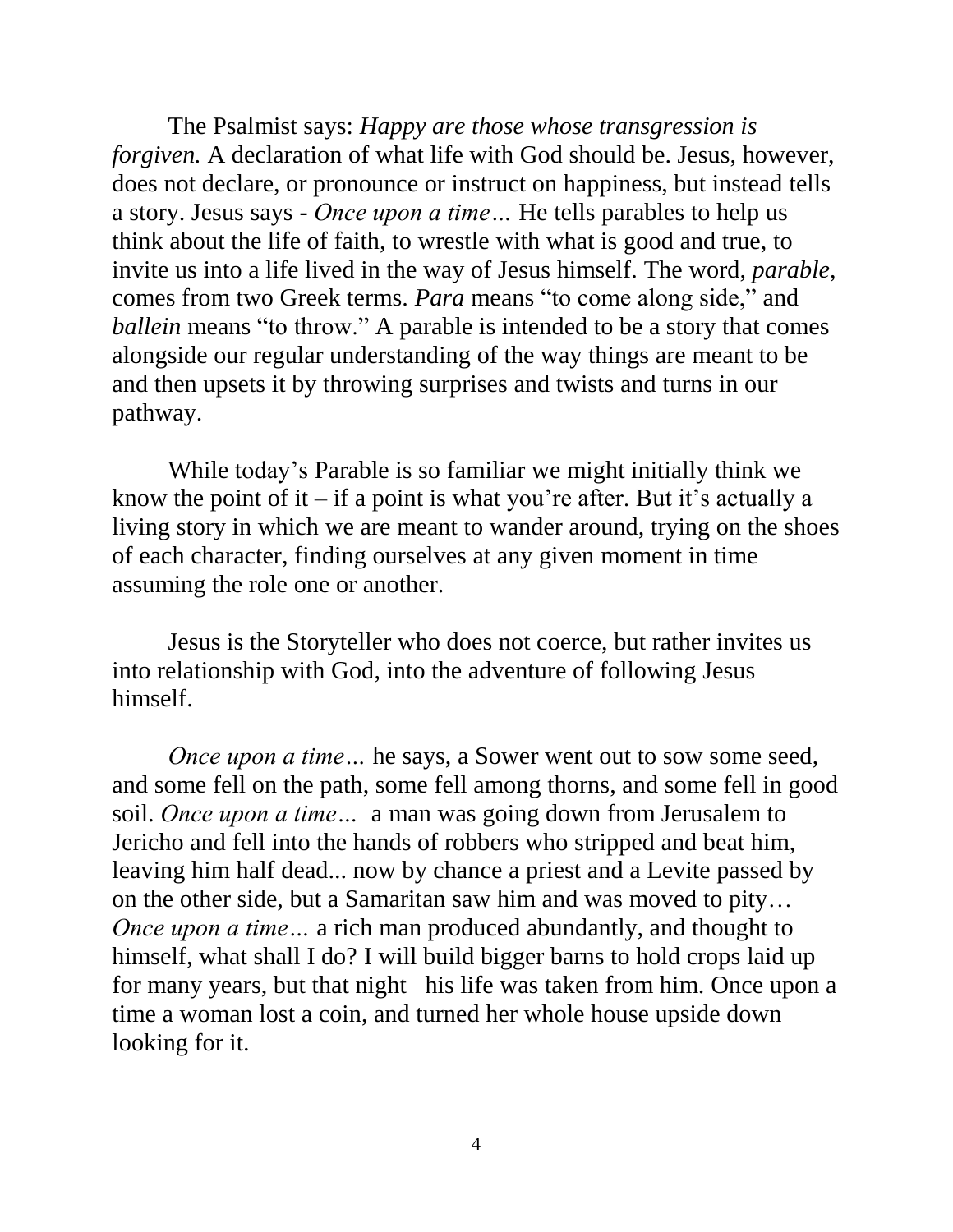Now, Jesus will, upon occasion, be very direct. He gives us the precise words for prayer, for example, and admonishes us to love our enemies, to give to the poor, and forgive one another. But more often than not, when somebody in the crowd shouts out a big question like: Teacher, what must I do to inherit eternal life? Or Who is my neighbor? Or - Why do you welcome sinners and eat with them? Jesus says, *Once upon a time…* You can surmise that the Parable of the Father and Two Lost Sons is a story about God's radical willingness to forgive and God's unconditional love. It is that. But it's never only that.

 As I heard Frederick Buechner say one time, "If we think the purpose of Jesus' stories is essentially to make a point like a moral at the end of a fable, then the inevitable conclusion is that once you get the point, you can throw the story itself away like the rind of an orange when you squeeze the juice out of it. Is that true? Can we extract the point of these parables and frame them on the living room wall for a perpetual edification? Or is the story itself the point and the truth of the story? Isn't the point of Jesus' stories that they point to the truth, the truth about you and me and our stories?" <sup>1</sup>

The truth of Jesus' stories is we live them out every day of our lives. They are as complicated and sad and joyful as we ourselves are complicated and sad and joyful. Simply put, the stories Jesus told around the hill country of Galilee are essentially the stories Jesus still tells about us. We can try to put them in context and explain away every detail, but at the end of the day, we are invited to find ourselves inside of them. We are the lost and the found, the jealous and resentful, the forgiving and grateful; we are the generous who go beyond what is required to help; and we are also the ones in need of those outstretched arms of love and forgiveness.

 I think Jesus speaks to us in parables precisely because they are not rules, or commandments, or doctrine. Instead they are open-ended

 $\overline{a}$ 

<sup>&</sup>lt;sup>1</sup> Frederick Buechner, The Clown in the Belfry, p. 133. I heard Buechner preach this sermon before it was published in Montreat, NC, in the late 1980's.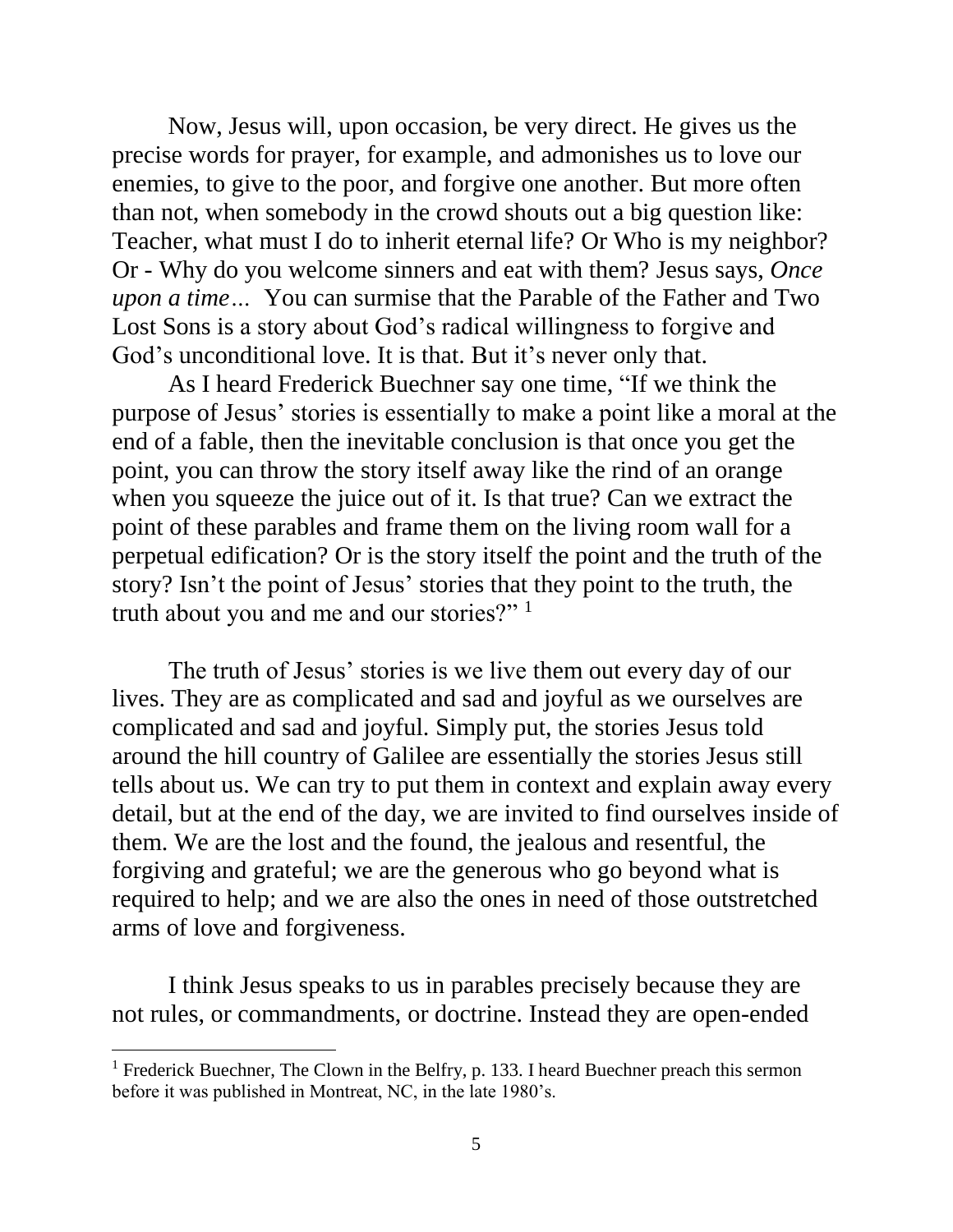tales that invite us to struggle with meaning, to wonder about our relationship with God and with one another, and to see the world from time to time as Jesus himself might see it. Jewish New Testament scholar, Amy-Jill Levine says Jesus' parables are mysterious, in that parables challenge us to look into the hidden aspects of our own values, our own lives. They bring to the surface unasked questions, and they reveal the answers we have always known but refuse to acknowledge. <sup>2</sup> Adds historian Diana Butler Bass describing them this way: "Parables should leave us gasping, out in the doctrinal cold, and shaking with anger, awe, or surprise. Nothing is as we thought. The whole point of a parable," she concludes, "is to disturb and perplex us, shaking up what we believe to be true, all without providing an easy answer or simple moral to fall back upon." <sup>3</sup>

 So, Friends, at this moment in time, in this season of Lent, in this time of crisis in our world where so many lies are accepted as truth, and so much hatred is on display, and so much tragic violence is killing and displacing people in unimaginable numbers, I think Jesus the Storyteller is saying to us: I trust you; I trust you to make sense of who you are and where you are going and what – you need to do to heal the world. I trust you, Jesus says by the stories he tells, to discern how God is moving you, loving you, forgiving you, calling you, challenging you to seek and find the lost, to bind up the broken hearted, to share your considerable resources with those in need, to witness to the living presence of Christ in your life by populating his stories, and thereby learning to walk in his ways.

 There is a story about the great physicist, Albert Einstein, about whom those who have lived in or around Princeton University know

 $\overline{a}$ 

<sup>2</sup> Levine quoted by Diana Butler Bass, *Freeing Jesus: Rediscovering Jesus as Friend, Teacher, Savior, Lord, Way, and Presence*, p.43.

 $3$  Bass, p. 45-46.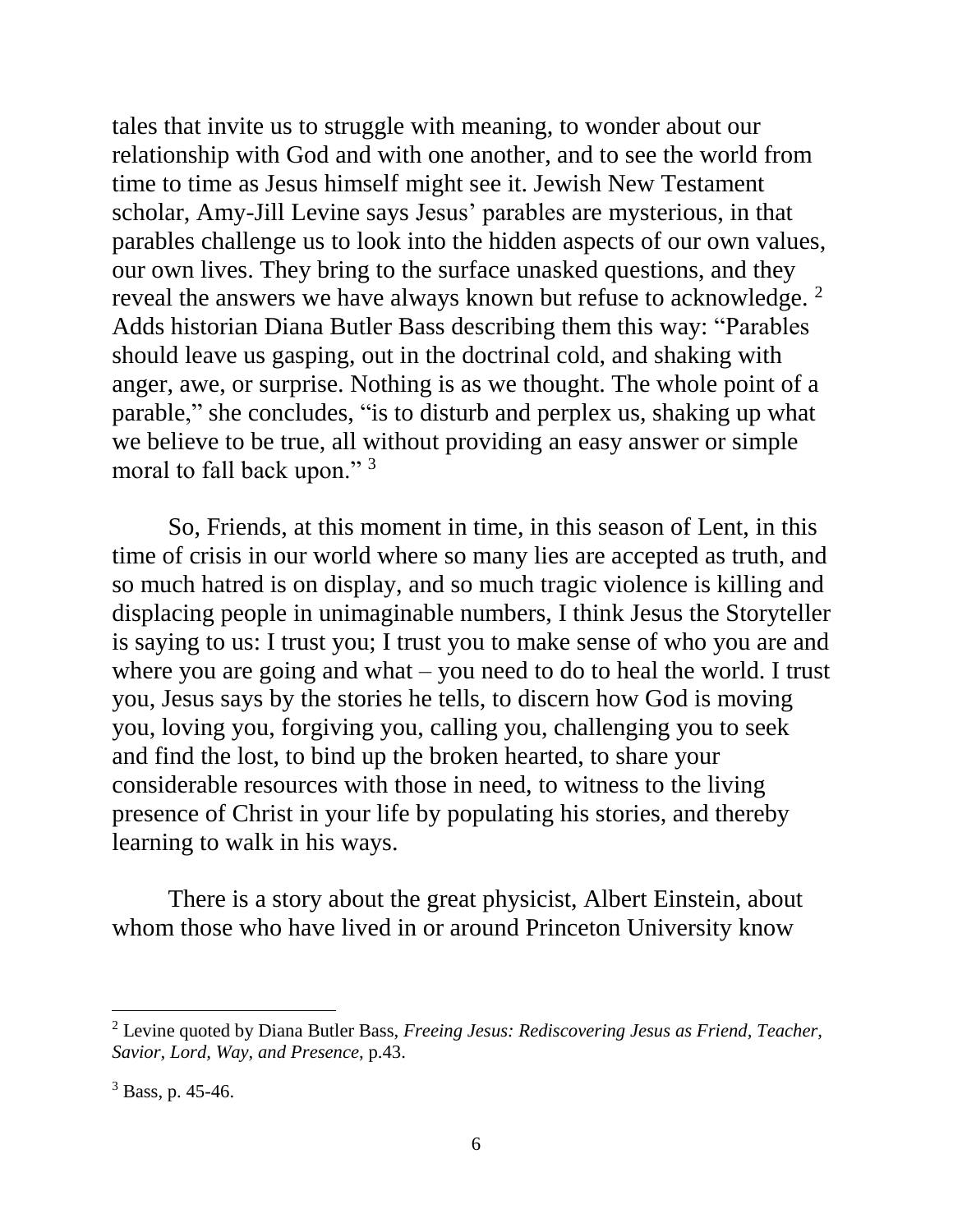Einstein stories are legion. He was traveling once from Princeton on a train when the conductor came down the aisle, punching the tickets of every passenger. When the conductor came to Einstein, he reached in his vest pocket. He could not find his ticket, so he reached in his pant pockets. It wasn't there. He looked in his briefcase but couldn't find it. Then he looked in the seat beside him. He still couldn't find it. "The conductor said, 'Dr. Einstein, I know who you are. We all know who you are. I'm sure you bought a ticket. Don't worry about it.' Einstein nodded appreciatively. The conductor continued down the aisle punching tickets. And as he was ready to move to the next car, he turned around and saw the great physicist down on his hands and knees looking under his seat for his ticket. The conductor rushed back and said, 'Dr. Einstein, Dr. Einstein, don't worry, I know who you are; no problem. You don't need a ticket. I'm sure you bought one.' Einstein looked at him and said, "Young man, I too, know who I am. What I don't know is where I am going."  $4$ 

Friends, we know who we are. We are prodigals – all of us – at some time or another. Runaways from God, trying to make it on our own, until some moment of crisis stirs our hearts to find our way back, with heaves of sorrow and guilt pressed against God's beating heart. And we are the ones who know something about sibling rivalry, inheritance disputes and jealous resentment, and what it is like to stew in our own self-righteousness. We are that elder son – the responsible one, whose resentment and jealousy get the best of us from time to time. And God comes to us saying – of course I forgave the other one; but you too are my precious child; now it is time for you to forgive your brother. Whether the younger, or the elder, we are all of us the ones who know what it is like to fall into the arms of undeserved and unexpected grace and forgiveness. We know who we are.

 $\overline{a}$ 

<sup>4</sup> Camille Cook Howe, "Billy's New Suit," 2/7/21 at Georgetown Presbyterian Church.